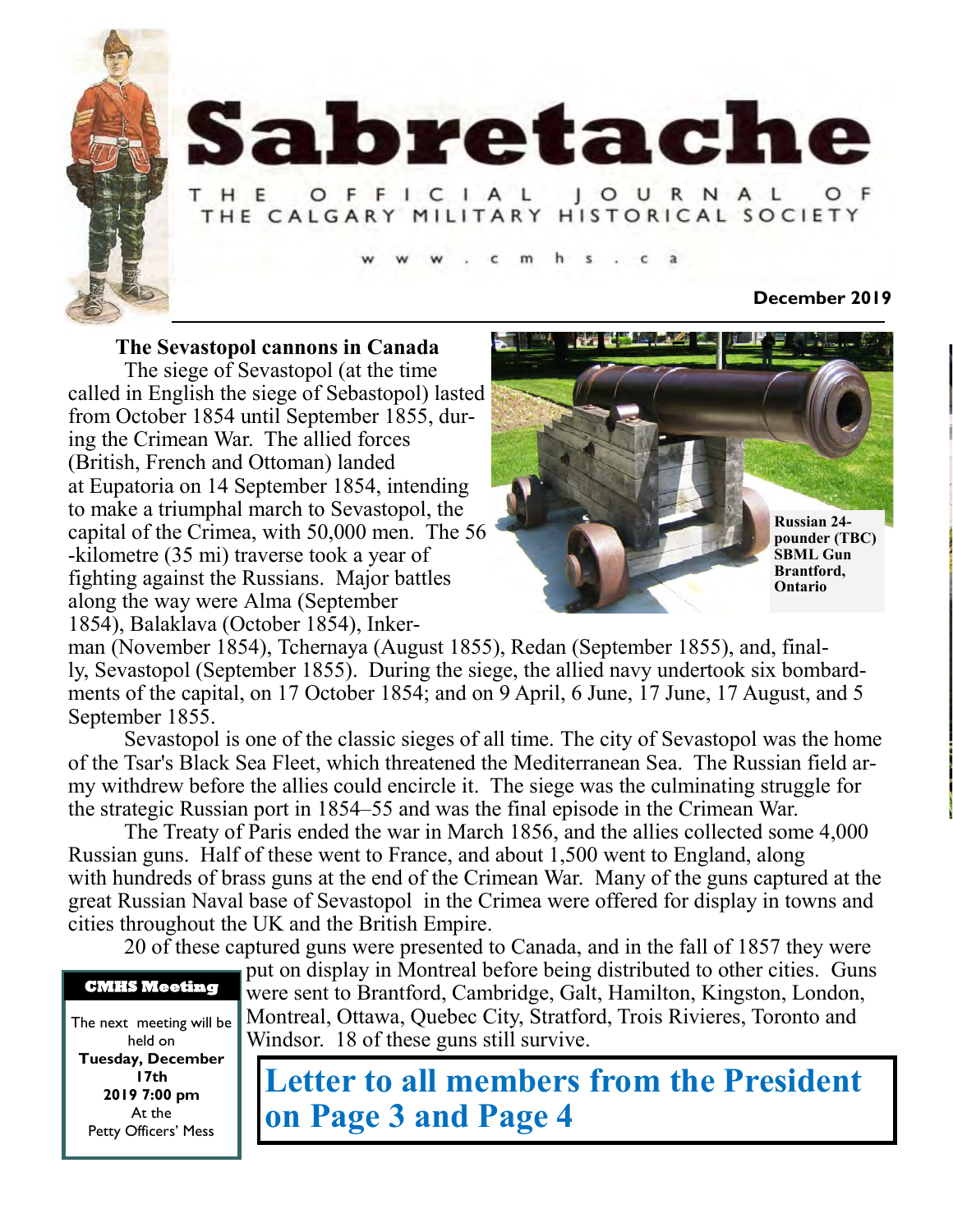#### **Sabretache**

THE OFFICIAL JOURNAL OF THE CALGARY MILITARY HISTORICAL SOCIETY The CALGARY MILITARY HISTORICAL SOCIETY is a non-profit registered society which fosters the study of the military and the police, and the heritage of Canada, the British Empire, and the world as well as the preservation of military artifacts and records. The CMHS meets once every calendar month at: Petty Officers' Mess HMCS Tecumseh 1820 - 24th Street SW

Calgary AB T2T 0G6

## **Notice of Next Meeting**

The next CMHS meeting will be held on **Tuesday December 17th, 2019 19:00 (7:00 pm)**

At the Petty Officers' Mess, HMCS Tecumseh.

Members are reminded that an Donation to the Legion Food Bank is considered your unofficial entrance fee to our regular scheduled meetings*.*

The unofficial agenda of this meeting will be:

Introduction of guests, Minutes of last meeting Correspondence, Membership report Treasurer's report, Old business / New business Break, Show & Tell The President, **Dave Love** would like to invite everyone to remain after the meeting for an informal time of fellowship.





Russian Cast Iron 24-pounder 50 cwt Smoothbore Muzzleloading Gun, by Butyenev, with double-headed Eagle, Crimean War trophy, (Serial No. 29619), 24. Captured by the British in the Crimean War, and given to the city of Galt in 1863. Now Mounted in Queen's Square, Cambridge. The left trunnion carries the serial number, the name of the maker, the right trunnion is engraved with the calibre, type of gun, weight, and date of casting.

*This cannon would kill again See Page 4*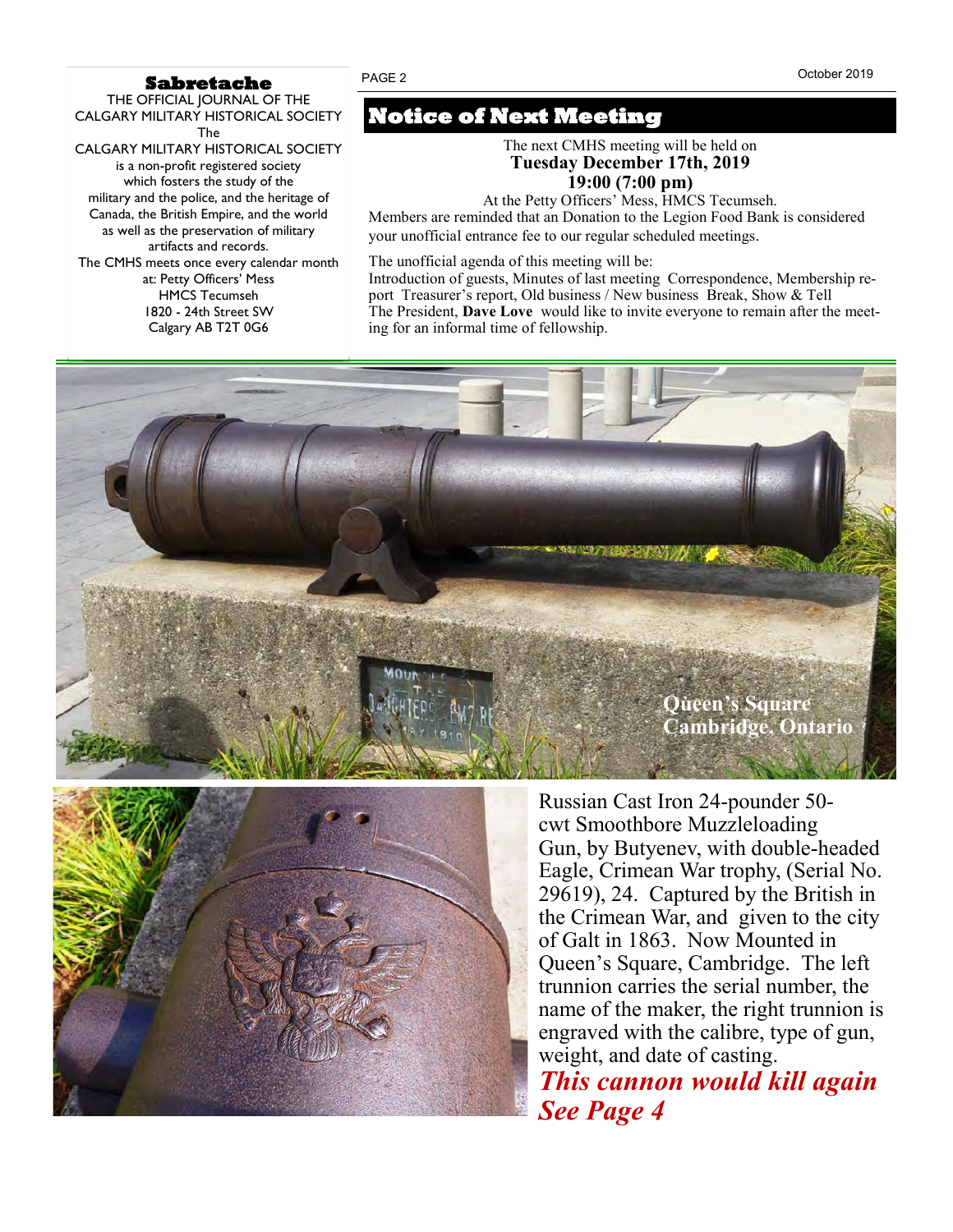#### **A Letter to the Members from the President**

Hi, this is Dave Love. Given that our last meeting was cancelled due to weather and illness, I thought as your new President that I would pass on a few thoughts and information that I was going to mention.

First, though, my apologies for the last minute cancellation of our November meeting. I realized from last minute emails from most of the Executive that due to illness and a prior commitment, we would not have the necessary quorum of three Executive members at the meeting. Thus no formal business could be conducted. Also, from the condition of roads I also assumed regular member attendance would most likely be very low. Therefore, in consultation with a couple of the Executive, I decided to cancel the meeting and a broadcast email was sent to all members. I know this was a last minute thing but I hope most of you saw the email before leaving for the meeting. If that was not the case, my sincere apologies.

My second piece of information is that Dave Gale is willing to continue as our Editor. That is very generous on his part and for that I give my heartfelt thanks. I am sure the membership at large share in those thanks. Dave did mention he always welcomes articles from the membership and thanked those who have done so over the past year.

Thirdly, we are still without an elected Secretary for the upcoming year. Susan Elve, bless her heart, has agreed to continue as Interim Secretary until year end but that is coming quickly. I wish to stress that the job is not onerous with little time commitment. But it is necessary, not only because we need to record our business, etc. but also it is a Provincial requirement under the Alberta Societies Act, that each registered Society have a Secretary as part of the Organization's Executive. Please re-consider and if you can, volunteer for that position.

Fourthly, I would like you to give consider recommendation(s) for a venue and date for our annual dinner. You might remember we passed a motion to move the venue from year to year if there was a wish to do so. This will be discussed at the December meeting.

Lastly, you will note the Resolution printed below concerning a change to our Constitution This is the formal notice of such Resolution. Any Resolution must, under our existing Constitution, be advertised prior in the newsletter prior to the vote. It arises because of an oversight we had concerning our recent elections and notification of such to our out of town members. We see a need to formalize things to ensure all members are kept in all loops. If you cannot attend the meeting, you are invited to pass on input if you feel the need. Also a reminder that all members who have a valid reason for not being available to vote, are welcome to vote by proxy. Simply contact an Executive member with your vote and I will submit it, in confidence, as part of the larger vote at the meeting. You can contact me by phone  $(403-818-0831)$  or by email  $(dlove@davincibb.net)$ .

Thanks for your attention. Hopefully I will see most of you at the December meeting. If not, have a Merry Christmas and Happy New Year.

#### **RESOLUTION**

Article IX, Section 2 currently reads: The Society at its discretion shall designate either the September or October General Meeting each year as its Annual General Meeting at such time and place as shall be determined by the Committee.

**Be it Resolved that**: The Society at its discretion shall designate either the September or October General Meeting each year as its Annual General Meeting at such time and place as shall be determined by the Committee. Prior notice of said meeting shall be given to all persons entitled to receive such notice through the Society Journal and/or Society website and by direct communication at the preceding General Meeting. Such notice shall specify the place, date and hour of said meeting.